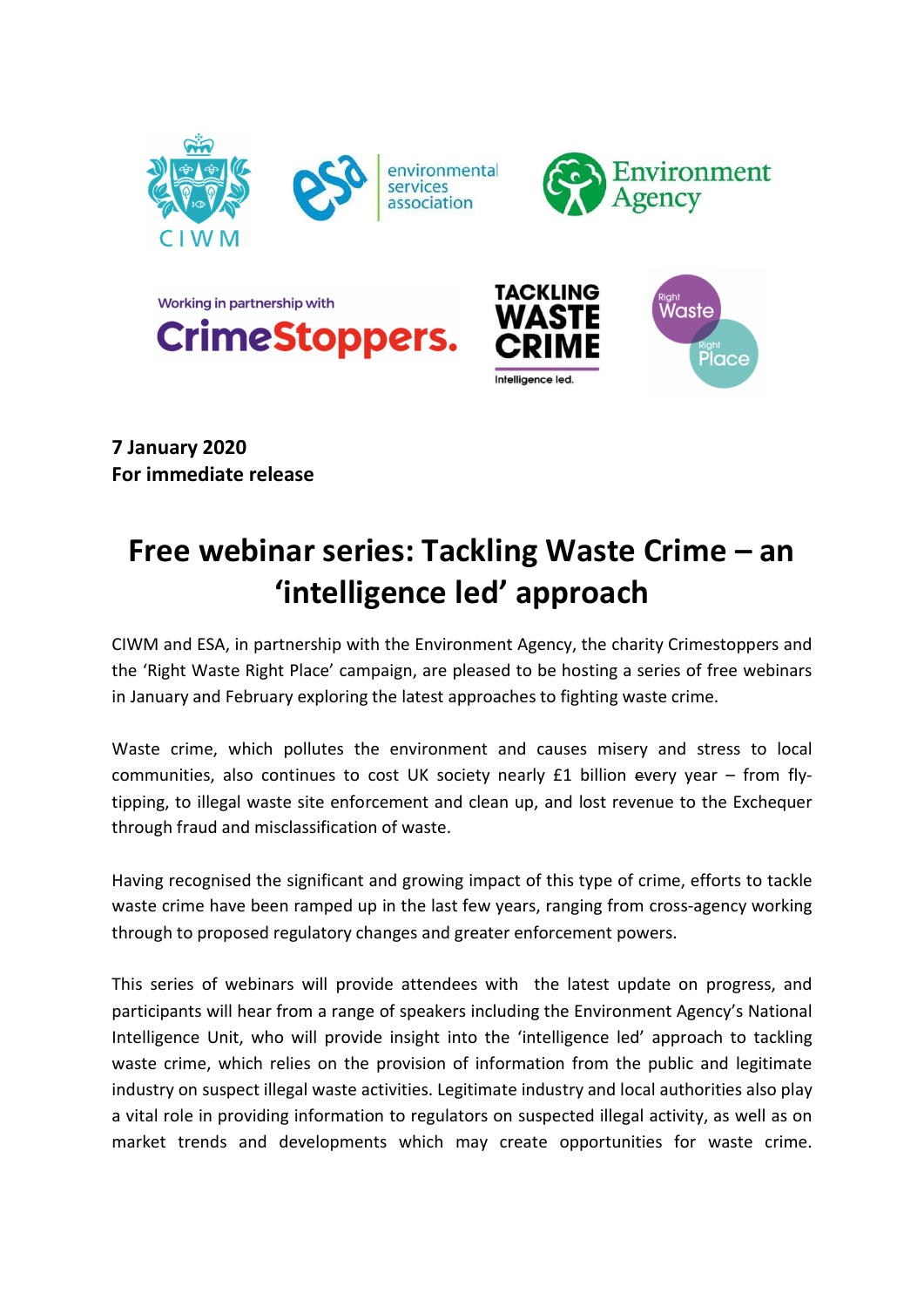Participants will learn the best way to provide information and what the regulator does with it.

Defra waste and resource policy-leads will also provide the latest on the UK Government's progress in implementing its 'Prevent, Detect, Deter' strategy to tackle waste crime, with an update on key proposed new regulations due for further consultation in 2020, most notably the reform of the 'Carriers, Brokers and Dealers' regime and electronic waste tracking.

Participants will also hear from the Environment Agency's recently formed Waste Crime Engagement Specialist team and the head of the newly formed Joint Unit for Waste Crime, the strategic partnership between regulators, police, the National Crime Agency, local authorities and legitimate industry that has been established to ensure an effective response to serious and organised waste crime.

The charity *Crimestoppers* is supporting this webinar series and will provide insight into how its service, which takes anonymous information from the public, works. ESA and CIWM will also highlight the role that the responsible recycling, resources and waste management industry plays in demonstrating best practice and high standards, and also in raising awareness of the responsibilities and legal duties that waste producers and waste managers have for the materials they control.

The dates for the webinars are 23 January, 6 February and 13 February 2020 and speakers will include:

- Kate Grove, Intelligence Manager, Environment Agency National Enforcement Unit
- Annette Booysen, Account Manager, Crimestoppers charity
- David Read, Waste Regulation and Crime, Defra
- Dan Cooke, Pennon Group and ESA lead on Waste Crime
- Phil Davies, Manager, Joint Unit for Waste Crime

To sign up for a free place, click here

## ENDS

## Notes to Editors:

1. CIWM: CIWM is the leading professional body for the resource and waste management sector representing around 5,700 individuals in the UK, Ireland and overseas. Established in 1898, CIWM is a non-profit making organisation, dedicated to the promotion of professional competence amongst waste managers. CIWM seeks to raise standards for those working in and with the sector by producing best practice guidance, developing educational and training initiatives, and providing information on key waste-related issues. More information